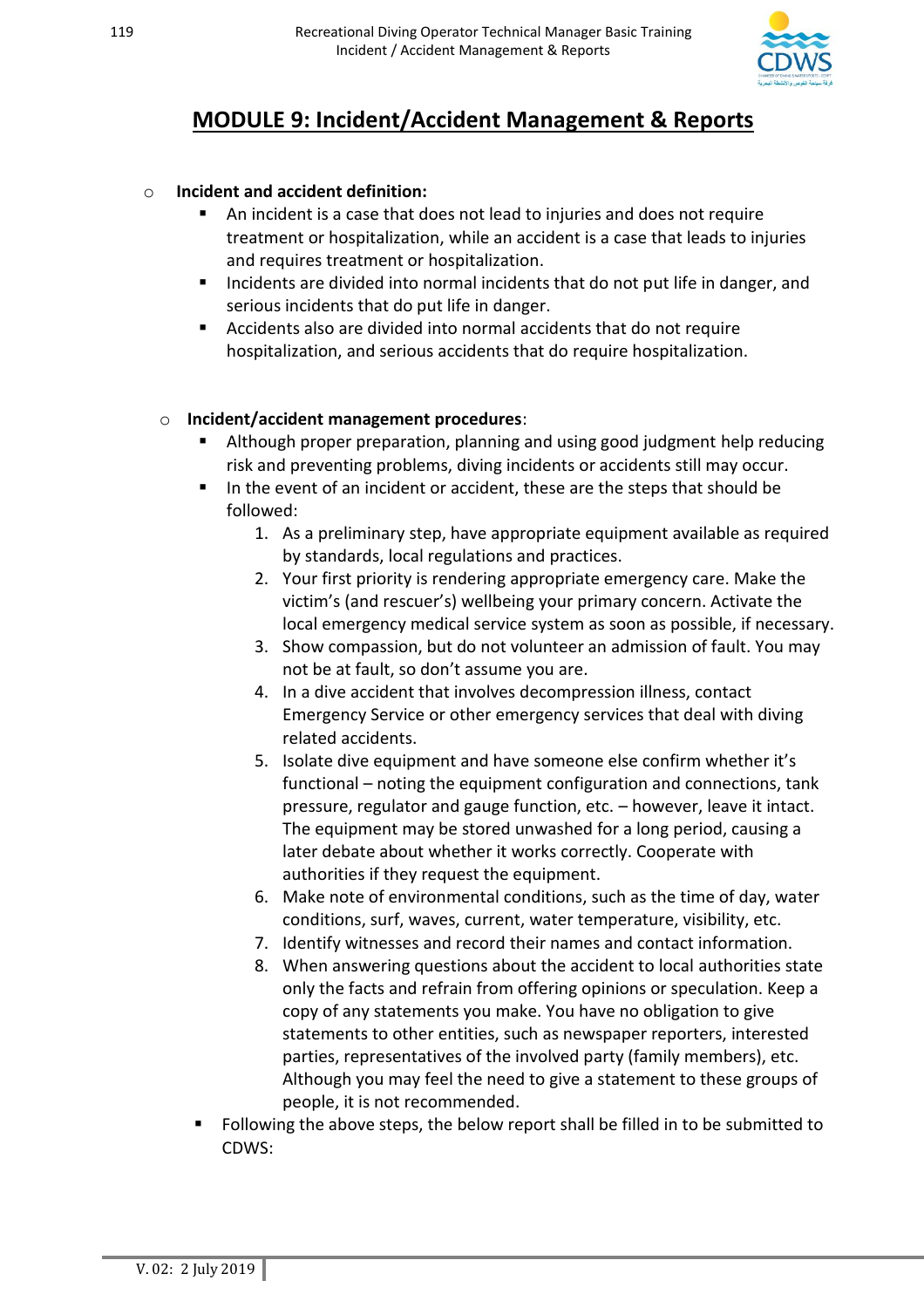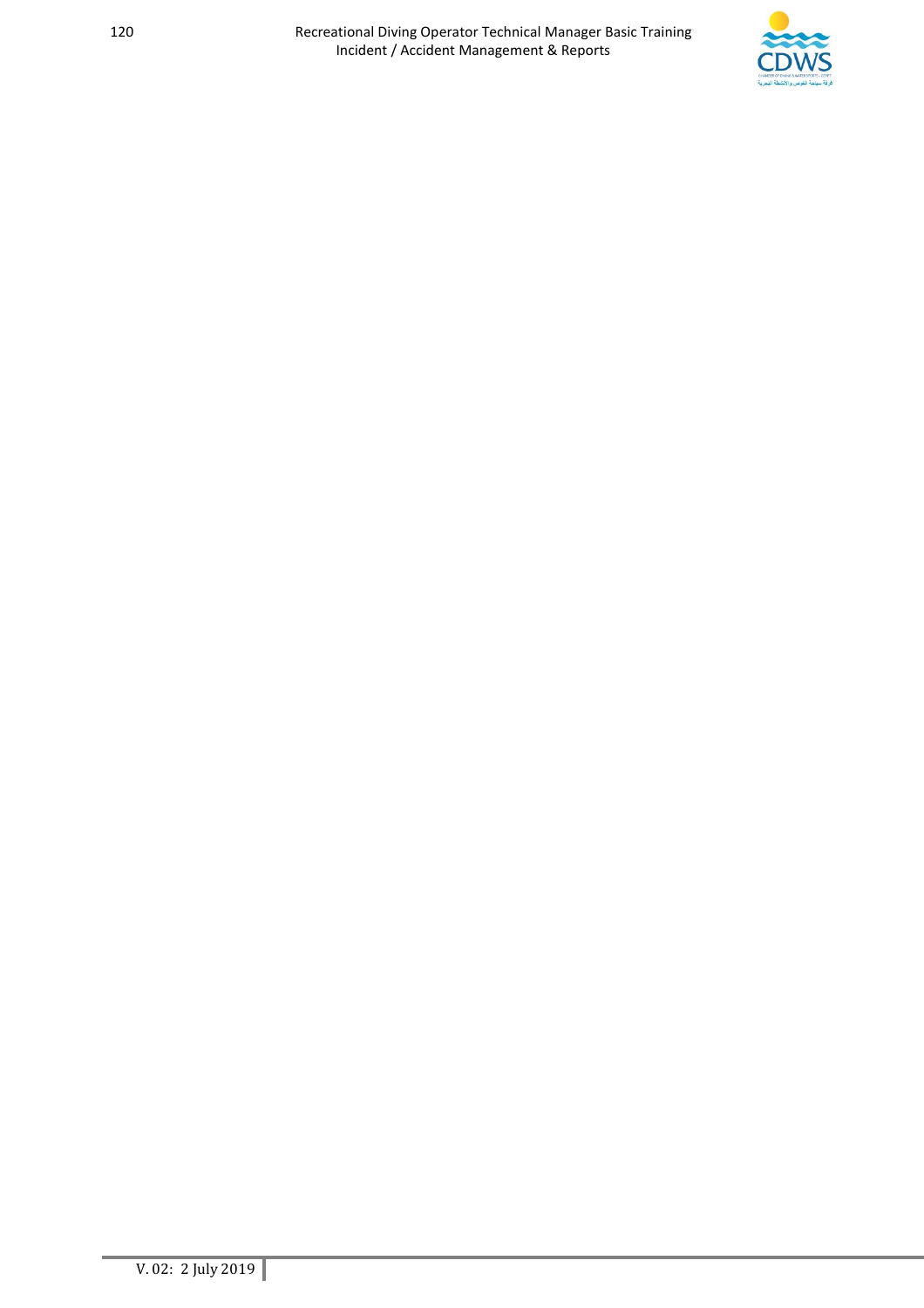#### 121 Recreational Diving Operator Technical Manager Basic Training Incident / Accident Management & Reports



ناريخ الميلاد

Date of Birth

Date of Birth<br>تشهادة الغوص<br>Certification Level



| <b>Incident Report</b>            | تقرير حادث                                         |
|-----------------------------------|----------------------------------------------------|
|                                   | نوع الحادث<br>Classification of Incident           |
|                                   | موقع الحادث<br><b>Location Dive Site</b>           |
|                                   | تاريخ الحادث                                       |
|                                   | Date<br>توقيت الحادث                               |
| <b>Involved Party Information</b> | Time<br>بيانات الحالة                              |
|                                   |                                                    |
|                                   | الإسم<br>Name                                      |
|                                   | الحنسئة<br>Nationality                             |
|                                   | تاريخ الميلاد<br>Date of Birth                     |
|                                   | جواز السفر<br>Passport #                           |
|                                   | خصة الغوص<br>Diving Certification                  |
|                                   | شهادة إخلاء المسئولية                              |
|                                   | <b>Liability Release</b><br>الحالة                 |
| <b>Information of DC/Vessel</b>   | Condition<br>بيانات خاصة بالمركز / العائمة         |
|                                   |                                                    |
|                                   | سم المركز<br>DC Name                               |
|                                   | لمهادة وزارة السياحة<br><b>MOT</b> License         |
|                                   | إسم العائمة<br><b>Vessel Name</b>                  |
|                                   | ناريخ بداية الرحلة                                 |
|                                   | Departure Date<br>عدد الركاب المسموح به            |
|                                   | Diving Certification<br>الترخيص الملاحي            |
|                                   | # of allowed Passengers<br>معدات الآسعافات الأولية |
|                                   | MFA                                                |
|                                   | بيانات خاصة بمرشد الغوص المُرافق للرحلة            |
|                                   | الإسم<br>Name                                      |
|                                   | لحنسبة<br>Nationality                              |
|                                   |                                                    |

-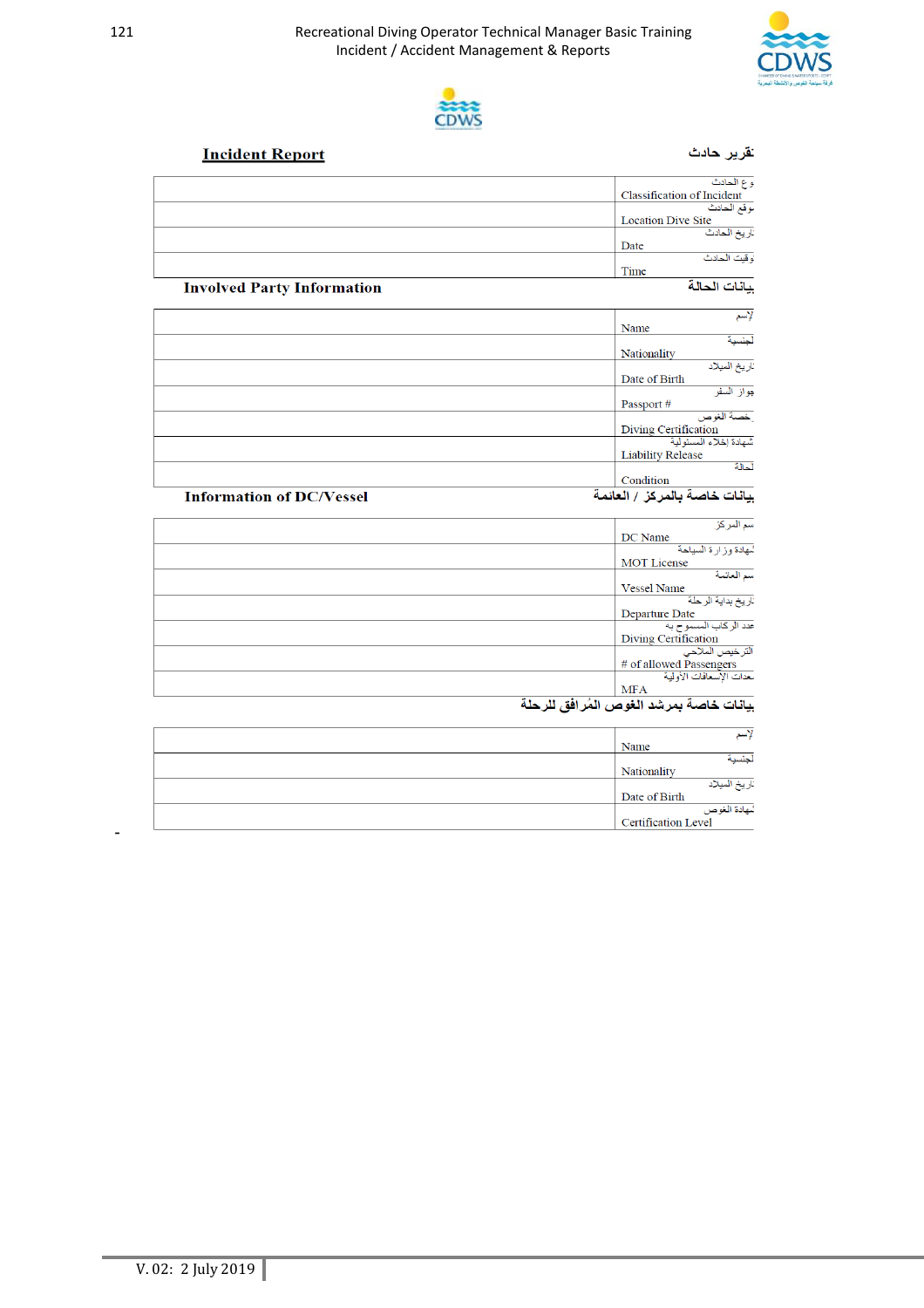

| <b>Information of the Diving Equipment</b>                                  | بيانات خاصة بمُعدات الغوص                                                                                                                               |
|-----------------------------------------------------------------------------|---------------------------------------------------------------------------------------------------------------------------------------------------------|
|                                                                             | العمق Depth:                                                                                                                                            |
| <b>Description of Incident</b>                                              | وصف الحادث                                                                                                                                              |
|                                                                             |                                                                                                                                                         |
|                                                                             |                                                                                                                                                         |
| <b>First Aid Given &amp; Response</b>                                       | الإسعافات الأولية المُقدمة ونتائجها:_                                                                                                                   |
| <b>Witnesses</b>                                                            | بيانات خاصة بالشهود                                                                                                                                     |
| <b>Incident Report</b>                                                      | نوع الحادث<br>– Classification of Incident<br>موقع الحادث<br><b>Location Dive Site</b><br>بيانات خاصة بمعد التقرير                                      |
|                                                                             | الإسم<br>Name<br>الصفة<br>_Involvement In Incident  <br>أقر أنا المُوقع علي أن هذا أن البيانات الواردة بهذا التقرير مطابقة للواقع وهذا لإقرار مني بذلك. |
| I hereby that the information in the above report is truthful.<br>Signature | التوقيع                                                                                                                                                 |
| Date / / 200                                                                | التاريخ / / 200                                                                                                                                         |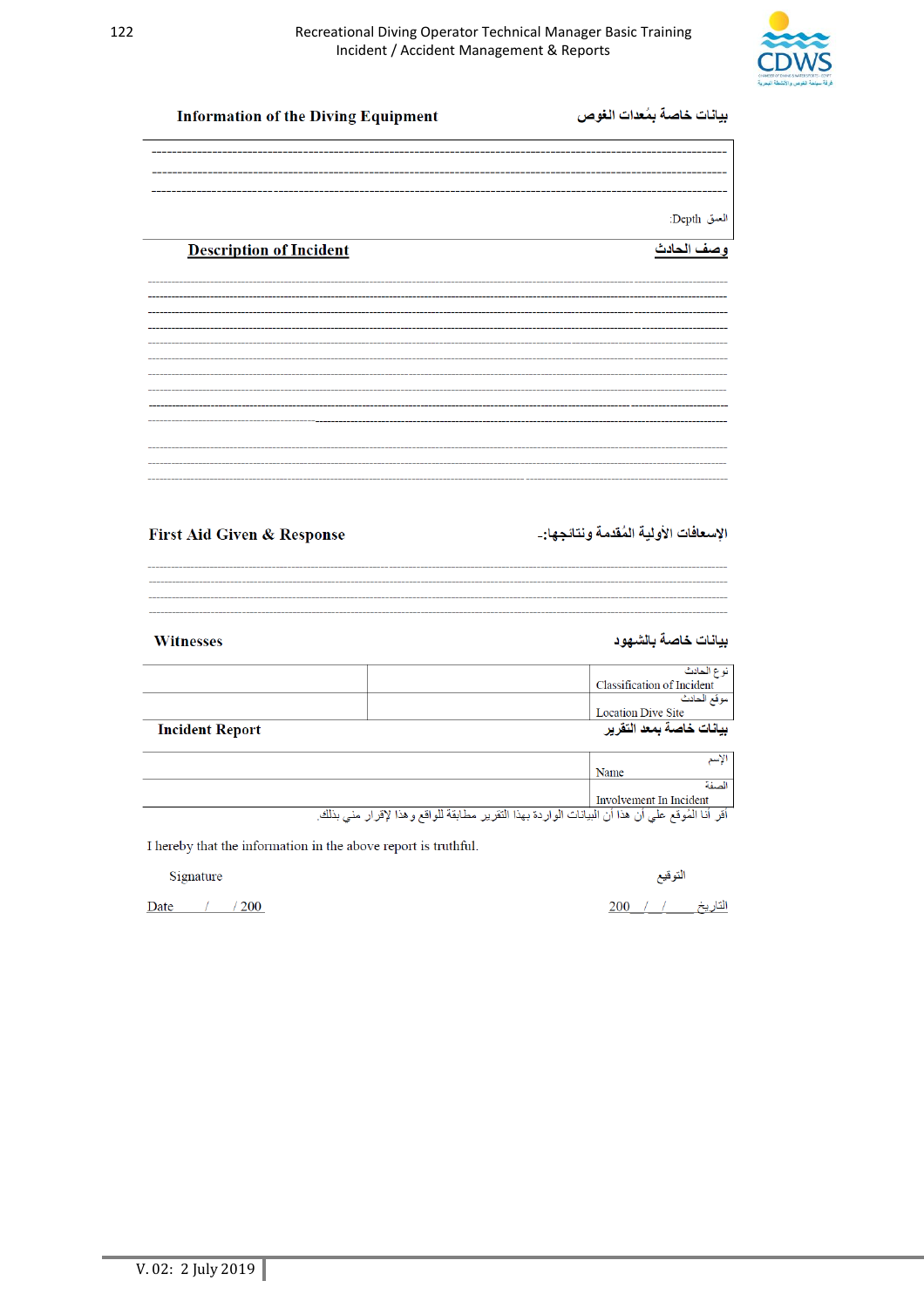

### o **Samples of incident/accident**.

#### **Case 1**:

A group of three experienced divers booked a two dives day by boat. There was a total of 16 divers onboard plus the dive leader in charge. At the end of the second dive, the dive leader got out of the water. He asked the boat captain to take them back to the harbor. The boat left the second dive site while two of the three were still under water. Five minutes later, the third person who did not make the dive because he was feeling tired and was resting, notified the dive leader that his friends were missing. The dive leader immediately asked the boat captain to turn back to the dive site, which was reached at the same moment the two buddies were surfacing. In which category this case should be fall? Identify the cause.

**Case 2:**

A newly trained open water diver went diving in a group of four with a dive leader. Two of the other three were advanced divers while the third was a rescue diver. The dive leader planned the first dive on Abu Ramada South. He made a good briefing and at 10H30 AM took his group in the water at 32 meters depth. 10 minutes in the dive, the open water diver was low on air and started a fast ascent. The dive leader having seen the fast ascent, asked the rescue diver to lead the other two while he slowly ascended and got on the boat to find the open water already onboard, spotted him. Half an hour later, the open water diver started complaining of an arm pain. The dive leader administered him oxygen for 15 minutes and the pain was relieved. The dive leader asked him to rest and denied him the second dive, which took place at 1H30 PM. At 2H45 PM the boat was heading back to the harbor. By then, the open water diver was complaining of severe arm pain and fatigue. Upon arrival, he was consulted by a doctor and diagnosed with decompression sickness and was sent to the recompression chamber. In which category this case should be fall? Identify the cause.

### **Case 3:**

A group of four experienced divers booked for a speedboat dive on Elphinstone. The speedboat left at 6H00 a.m. and arrived on site at 6H25 a.m. They made the first dive on the Northern Plateau, rested on the speedboat for an hour and a half during which the wind started blowing at more than 25 knots and high waves of nearly 2 meters started forming. Then at 9H30 AM the dive leader made the briefing for the second dive, which he chose to be along the eastern drop-off from North to South, followed by a quick visit of the South Plateau then going back North to the main reef at the Southern tip where the speed boat will be waiting. Unfortunately the current was too strong from North to South. Upon reaching the end of the South Plateau at about 28 meters only 12 minutes into the dive, the group was not able to move back to the main reef against the current. 5 minutes later the dive leader was forced to start ascending with the group. The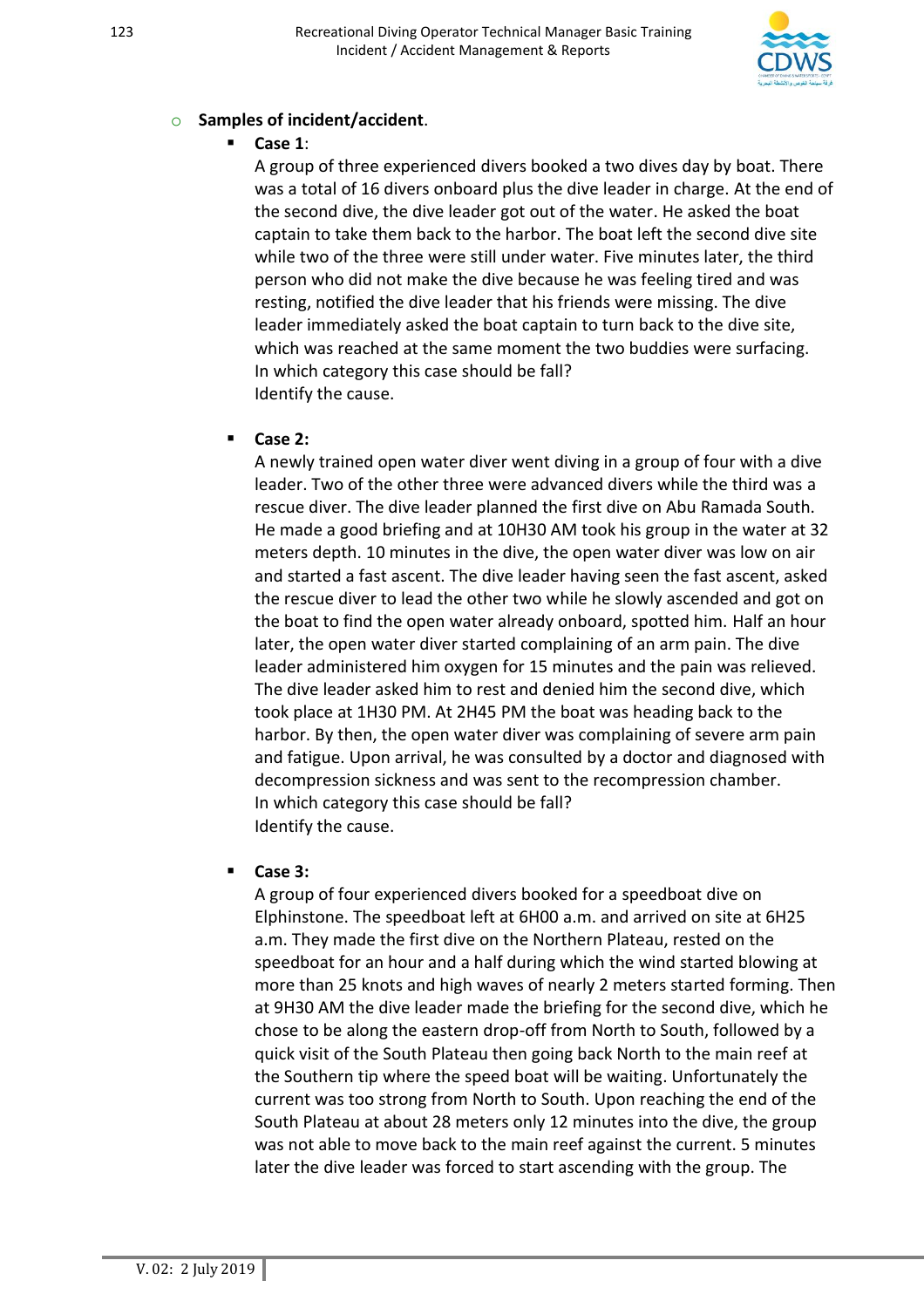

current carried them away and when they reached 5 meters depth they deployed the 3 available SMBs. Upon surfacing, they neither could see the reef nor the speedboat. Because they neither had mirrors nor whistles, they could not attract the speedboat pilot attention. They drifted for five hours until luckily; the current brought them back to the shore 12 kilometers south of Elphinstone. In which category this case should be fall? Identify the cause.

**Case 4:**

A sixty years old lady and her daughter booked a boat trip including an introductory dive, snorkeling and a banana boat tour. The lady had undergone an open-heart surgery three months before. Her physical condition was so bad she had to use a wheelchair to be transported for a distance of 150m from the car parking to the boat. The instructor in charge denied her the introductory dive but allowed her the banana boat tour. Eventually, the participants fell into the water and the lady struggled to get back on the banana but could not. She was pulled out of the water and brought back to the main boat where she collapsed. The crew tried to revive her by performing CPR but in vain. She was declared dead due to a heart failure.

In which category this case should be fall?

### **Incident/accident report filling:**

- The report
- As the involved technical manager, fill in a report for each of the above cases.

\_\_\_\_\_\_\_\_\_\_\_\_\_\_\_\_\_\_\_\_\_\_\_\_\_\_\_\_\_\_\_\_\_\_\_\_\_\_\_\_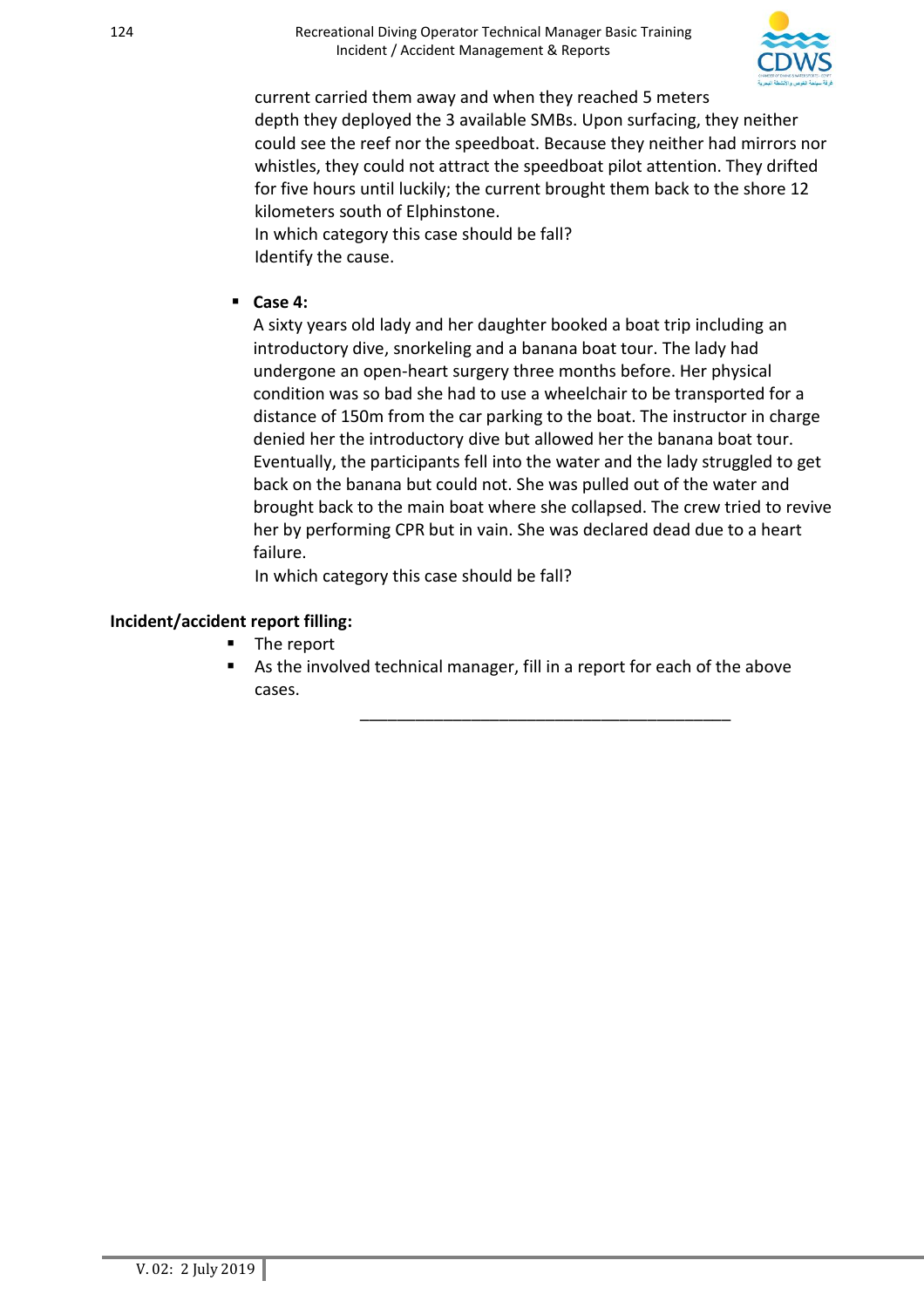

#### **Incident/Accident Report ª®œš ªʗšʙȂʙƀř**

| نوع الحادث Accident Classification |              |
|------------------------------------|--------------|
| <b>Accident Location</b>           | موقع الحادث  |
| <b>Accident Date</b>               | تاريخ الحادث |
| <b>Accident Time</b>               | توقيت الحادث |

## **Victim Information ŗƃœʲƃ¦©œƈœॻŕ**

**Liability/Med** إ**خ**لاء المسئولية والإقرار الطب*ي* **Diving certification** ر**خ**صة الغوص **Passport # رقم الجواز Nationality** الجنسية **Date of Birth** تاريخ الميلا*د* **Name** الاسم  $\mathbf{1}$ **Condition** الحالة  $\overline{c}$ **Condition** الحالة  $\overline{3}$ **Condition** الحالة

**DC/Vessel Information ŗʸőœŶƃ¦ʚؕʙʸƃœǺŗŮœŤ©œƈœॻŕ**

|                       | <b>Medic First Aid Tools</b> | <b>MOT License</b>          | <b>DC Name</b>     |
|-----------------------|------------------------------|-----------------------------|--------------------|
|                       | مُعدات الإسعافات الأولية     | رخصة وزارة السياحة          | اسم المركز         |
|                       |                              |                             |                    |
| <b>Departure Date</b> | <b>Boat Capacity</b>         | <b>Sailing Certificates</b> | <b>Vessel Name</b> |
| تاريخ بداية الرحلة    | عدد الركاب المسموح به        | الترخيص الملاحى             | اسم العائمة        |
|                       |                              |                             |                    |
|                       |                              |                             |                    |

**ŗƄšʙƄƃ Ȗż¦ʙ §°ʗʸǺŗŮœŤ©œƈœॻŕ <sup>É</sup> Guide information ʸƃ¦ ´ʦźƃ¦ ʗŬʙƆ**

| <b>CDWS Card #</b> | <b>Diving certification</b> | Passport #          | <b>Nationality</b> | Date of Birth | <b>Name</b> | S              |
|--------------------|-----------------------------|---------------------|--------------------|---------------|-------------|----------------|
| رقم بطاقة الغرفة   | رخصة الغوص                  | رقم الجواز /البطاقة | الجنسية            | تاريخ الميلاد | الاسم       |                |
|                    |                             |                     |                    |               |             |                |
|                    |                             |                     |                    |               |             | ി              |
|                    |                             |                     |                    |               |             | 3              |
|                    |                             |                     |                    |               |             | $\overline{4}$ |